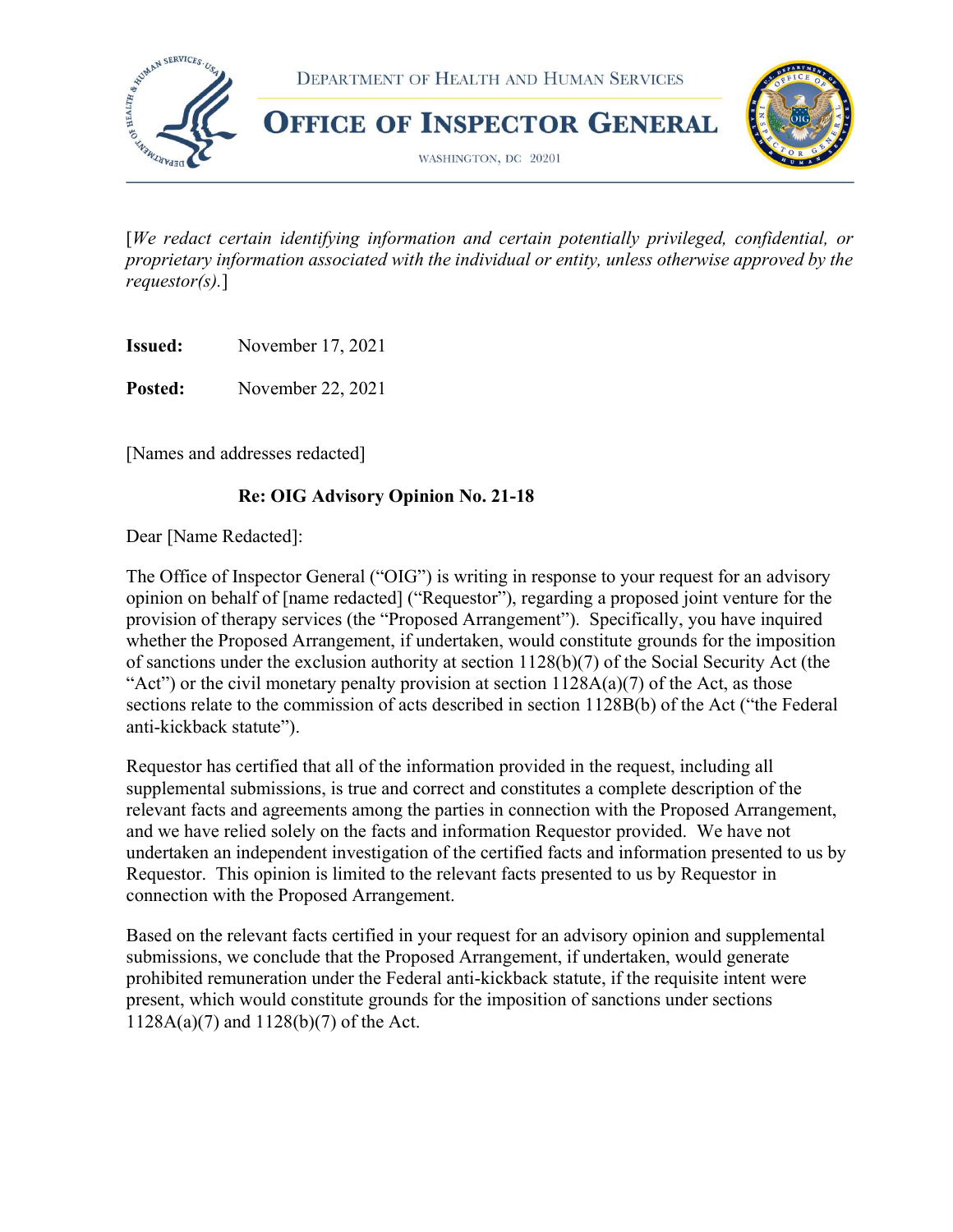This opinion may not be relied on by any person<sup>1</sup> other than Requestor and is further qualified as set out in Part IV below and in 42 C.F.R. Part 1008.

### I. FACTUAL BACKGROUND

 Requestor is a contract therapy services company that provides management of day-to-day operations and therapy staffing for rehabilitation programs in long-term care communities, including skilled nursing facilities, assisted living facilities, and full-service continuing care retirement communities (collectively, "Facilities"). Under the Proposed Arrangement, Requestor would enter into a joint venture with a company that directly or indirectly owns Facilities (the "JV Partner"), and the joint venture entity ("Newco") would provide contract therapy services to rehabilitation programs in Facilities.

 Requestor would form Newco and enter into a management services agreement ("MSA") with Newco to provide the clinical and back-office employees, space, and equipment necessary for Newco's operations in exchange for a fee that is consistent with fair market value.<sup>2</sup> Thereafter, the JV Partner would purchase a 40 percent interest in Newco, resulting in Requestor owning a 60 percent interest in Newco. Requestor certified that the purchase price for the JV Partner's investment interest in Newco would be based on a third-party valuation and would be consistent with fair market value.

 Distributions from Newco to Requestor and the JV Partner would be proportional to their respective ownership interests in Newco. Newco's board of directors would consist of members appointed by both Requestor and the JV Partner, but the JV Partner would not be involved in the day-to-day operations of Newco. Newco would not have any employees; it would lease all clinical and back-office staff from Requestor through the MSA.

 Requestor certified that the JV Partner's investment in Newco would be based, in part, on Newco's expected business with Facilities that the JV Partner owns either directly or indirectly ("Affiliated Facilities"). Though the JV Partner would not be obligated to contract with or otherwise make or direct referrals to Newco for therapy services, either directly or through Affiliated Facilities, Requestor expects that the JV Partner would do so. Specifically, as the owner of the Affiliated Facilities, the JV Partner would be in a position to control or influence the amount of business the Affiliated Facilities direct to Newco, and Requestor stated that it is likely that the JV Partner would terminate its current therapy services contracts (or direct its Affiliated Facilities to terminate their current therapy services contracts), which may or may not be with Requestor, and enter into therapy services contracts with Newco. Under these new contracts, Newco would furnish the same contract therapy services that Requestor (or the

 $1$  We use "person" herein to include persons, as referenced in the Federal anti-kickback statute, as well as individuals and entities, as referenced in the exclusion authority at section 1128(b)(7) of the Act.

 $2$  We are precluded by statute from opining on whether fair market value shall be or was paid for goods, services, or property. Section 1128D(b)(3)(A) of the Act.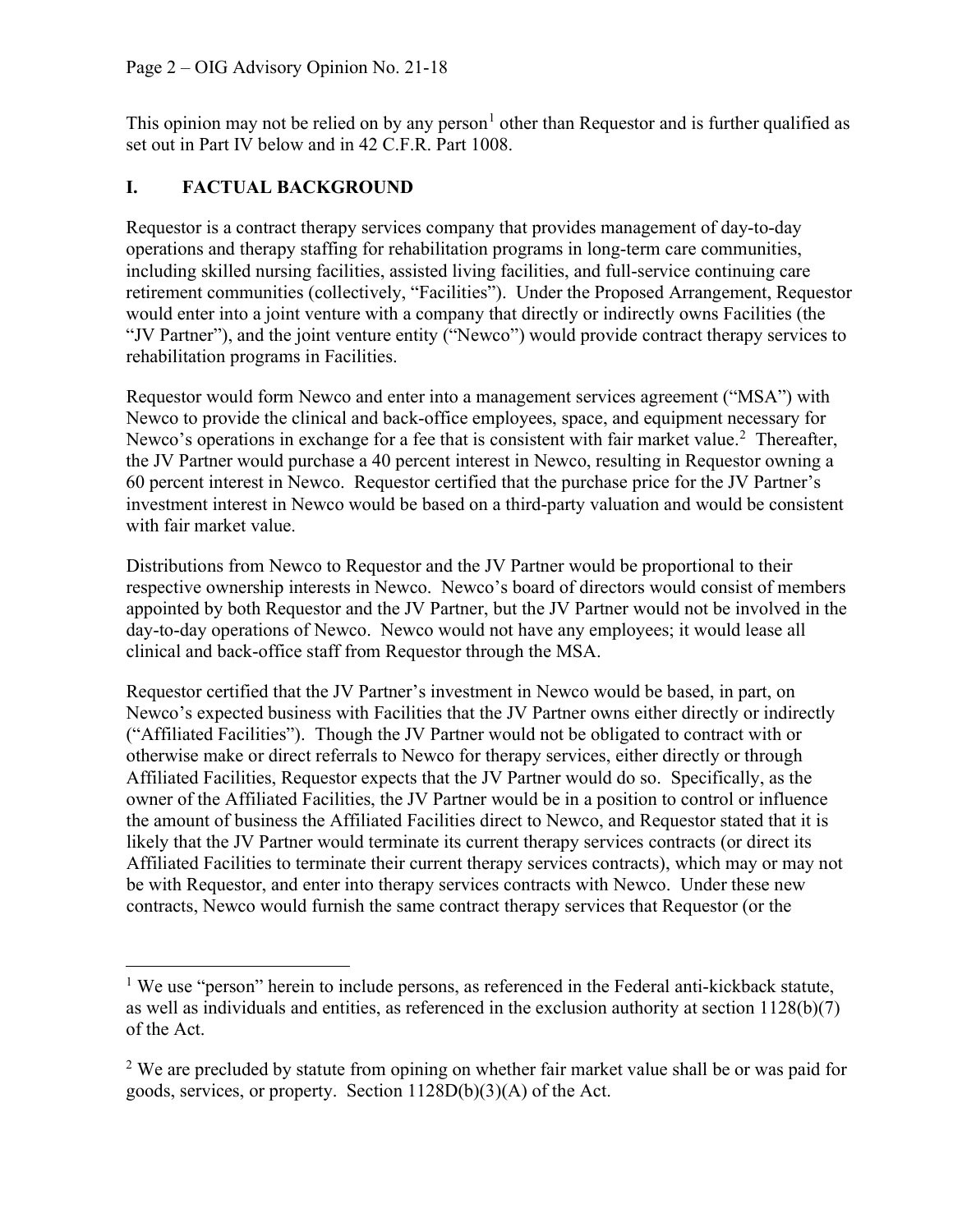Affiliated Facility's current therapy services provider) currently provides to the Affiliated Facilities.

 Requestor further certified that, during the initial phases of the joint venture, Requestor would likely only contract with Affiliated Facilities, and therefore all of Newco's revenues would likely be generated by therapy services agreements with Affiliated Facilities. However, Newco would not limit its operations to Affiliated Facilities and would, over time, seek to expand its business beyond Affiliated Facilities.

 Consistent with Requestor's current business practice, Newco would not bill Federal health care programs directly for its services. Newco would bill the Facilities it contracts with for its services (including Affiliated Facilities), and those Facilities would pay Newco a fair market value fee for Newco's services. The Facilities would be responsible for billing and collecting from payors, including Federal health care programs, for services provided by Newco.

## II. LEGAL ANALYSIS

## A. Law

 The Federal anti-kickback statute makes it a criminal offense to knowingly and willfully offer, pay, solicit, or receive any remuneration to induce, or in return for, the referral of an individual to a person for the furnishing of, or arranging for the furnishing of, any item or service reimbursable under a Federal health care program.<sup>3</sup> The statute's prohibition also extends to remuneration to induce, or in return for, the purchasing, leasing, or ordering of, or arranging for or recommending the purchasing, leasing, or ordering of, any good, facility, service, or item reimbursable by a Federal health care program.<sup>4</sup> For purposes of the Federal anti-kickback statute, "remuneration" includes the transfer of anything of value, directly or indirectly, overtly or covertly, in cash or in kind.

 The statute has been interpreted to cover any arrangement where one purpose of the remuneration is to induce referrals for items or services reimbursable by a Federal health care program.<sup>5</sup> Violation of the statute constitutes a felony punishable by a maximum fine of \$100,000, imprisonment up to 10 years, or both. Conviction also will lead to exclusion from Federal health care programs, including Medicare and Medicaid. When a person commits an act described in section 1128B(b) of the Act, the OIG may initiate administrative proceedings to impose civil monetary penalties on such person under section 1128A(a)(7) of the Act. The OIG also may initiate administrative proceedings to exclude such person from Federal health care programs under section 1128(b)(7) of the Act.

 $^4$  Id.

<sup>5</sup> E.g., United States v. Nagelvoort, 856 F.3d 1117 (7th Cir. 2017); United States v. McClatchey, 217 F.3d 823 (10th Cir. 2000); United States v. Davis, 132 F.3d 1092 (5th Cir. 1998); United States v. Kats, 871 F.2d 105 (9th Cir. 1989); United States v. Greber, 760 F.2d 68 (3d Cir. 1985).

 $3$  Section 1128B(b) of the Act.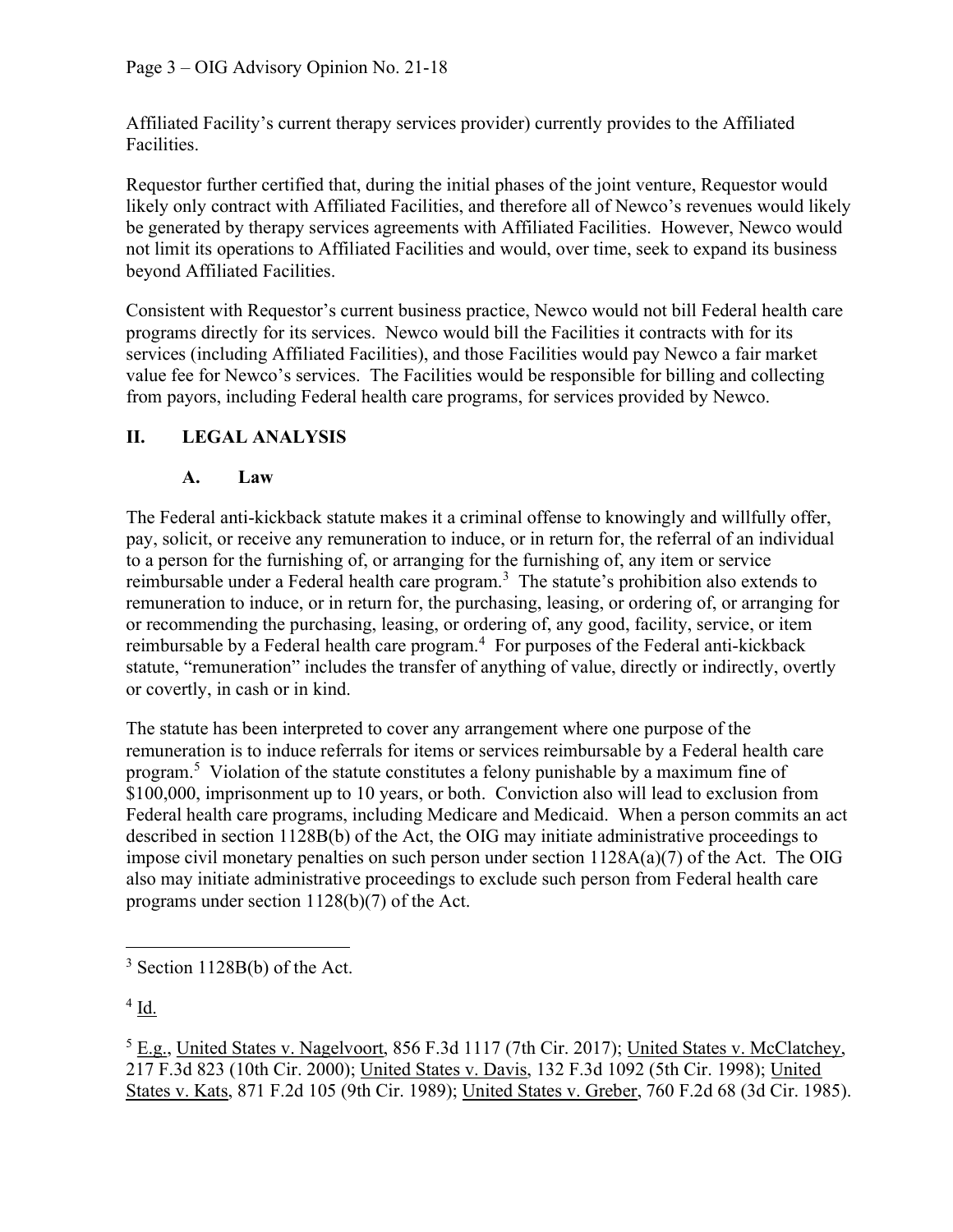Congress has developed several statutory exceptions to the Federal anti-kickback statute.<sup>6</sup> In addition, the U.S. Department of Health and Human Services has promulgated safe harbor regulations that specify certain practices that are not treated as an offense under the Federal antikickback statute and do not serve as the basis for an exclusion.<sup>7</sup> However, safe harbor protection is afforded only to those arrangements that precisely meet all of the conditions set forth in the safe harbor. Compliance with a safe harbor is voluntary. Arrangements that do not comply with a safe harbor are evaluated on a case-by-case basis.

 Because the Proposed Arrangement would involve ownership of a non-public entity by interested investors, the small entity investment safe harbor is potentially applicable (the "Small Entity Investment Safe Harbor"). $8$  This safe harbor requires that, among other things: (i) no more than 40 percent of an entity's investment interests are held by investors in a position to make or influence referrals to, furnish items or services to, or otherwise generate business for the entity (the "Investor Test"); (ii) no more than 40 percent of an entity's gross revenues come from referrals or business otherwise generated from investors (the "Revenue Test"); and (iii) the terms on which an investment interest is offered to an investor who is in a position to make or influence referrals to, furnish items or services to, or otherwise generate business for the entity are not related to the previous or expected volume of referrals, items or services furnished, or the amount of business otherwise generated from that investor to the entity (the "Investment Offer Test"). $9$  With respect to the Investor Test, investors who provide items and services are classified together with investors who make or influence referrals to the entity. We have observed that this safeguard "is necessary to preclude a supplier, such as a DME company, from forming a joint venture with referring physicians, giving them a 39 percent interest in the entity," concluding, "[i]t would be inappropriate to grant safe harbor protection to such an entity because all of the owners would be doing business with the joint venture by either furnishing items or making referrals."<sup>10</sup>

 $8 \text{ See } 42 \text{ C.F.R. } § 1001.952(a)(2).$ 

 $9^9$  42 C.F.R. § 1001.952(a)(2)(i) and (iii)-(vi).

<sup>10</sup> Medicare and State Health Care Programs: Fraud and Abuse; OIG Anti-Kickback Provisions, 56 Fed. Reg. 35,952, 35,968 (Jul. 29, 1991); see also Medicare and State Health Care Programs: Fraud and Abuse; Clarification of the Initial OIG Safe Harbor Provisions and Establishment of Additional Safe Harbor Provisions Under the Anti-Kickback Statute, 64 Fed. Reg. 63,518, 63,523 (Nov. 19, 1999) ("We continue to believe that the appropriate focus under this safe harbor is the status of the investors and the ability of the investors to make or influence the investment entity's referral stream or level of business activity. Investors that furnish items or services to the entity, as well as investors that refer patients or otherwise generate business for the entity, are 'tainted' investors doing business with the entity for purposes of the [Investor Test]. Thus, to iterate the example provided in the preamble to the 1991 final rule, if a durable

 $6$  Section 1128B(b)(3) of the Act.

 $7$  42 C.F.R. § 1001.952.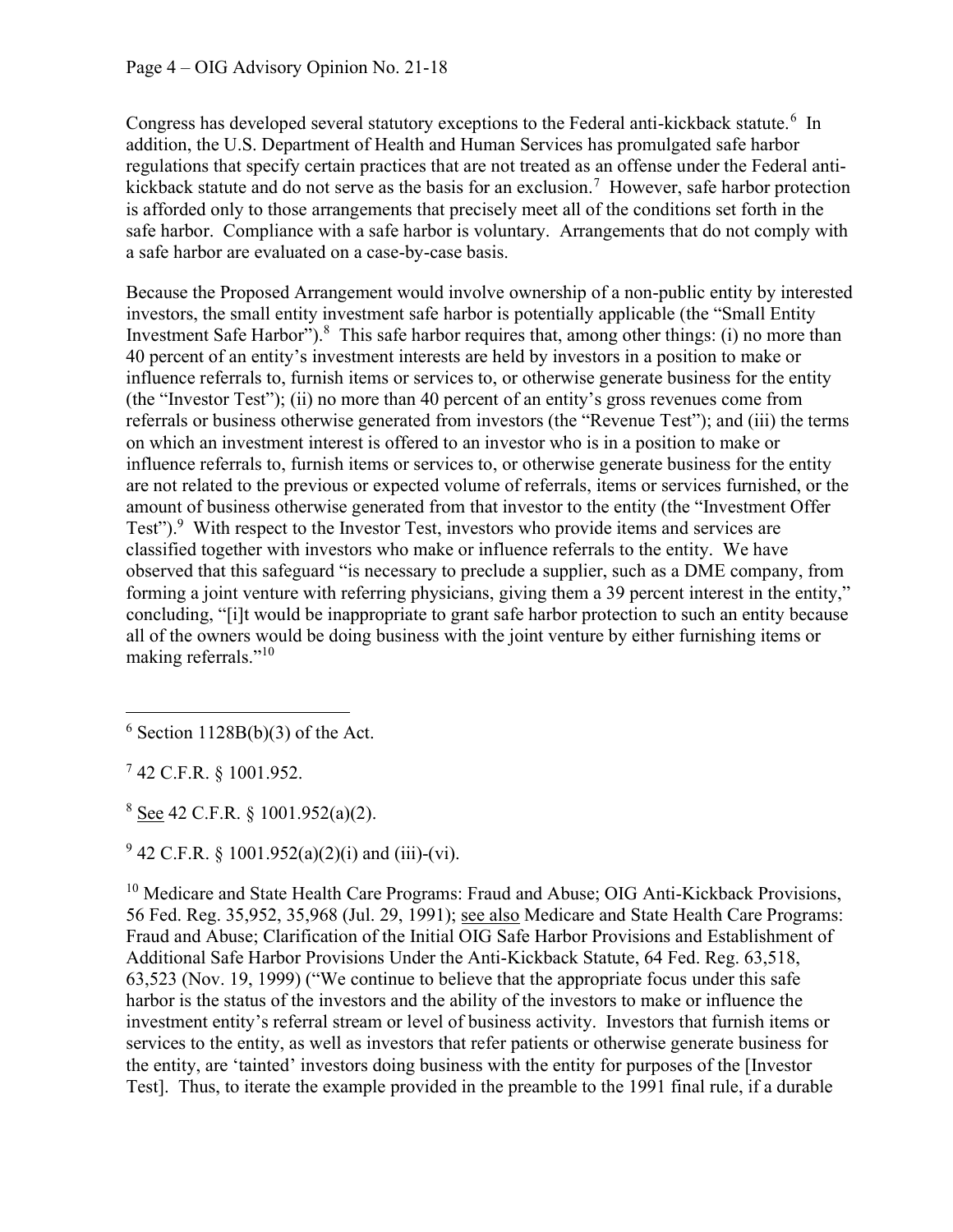#### B. Analysis

 The Proposed Arrangement would implicate the Federal anti-kickback statute because it would involve a joint venture for the furnishing of items and services that are reimbursable by a Federal health care program between a party in a position to refer, arrange for, or recommend those items and services and a party that currently provides those covered items or services. OIG has longstanding and continuing concerns about these types of joint venture arrangements, especially where all or most of the business from the joint venture is derived from one of the joint venture investors.<sup>11</sup> Consistent with these concerns, and for the reasons set forth more fully below, we conclude that the Proposed Arrangement presents more than a minimal risk of fraud and abuse.

### 1. No Safe Harbor Protection

 As a threshold matter, we conclude that the remuneration exchanged under the Proposed Arrangement would not qualify for protection under any safe harbor.

 The Small Entity Investment Safe Harbor would not protect any payments that are a return on an investment interest in Newco because several aspects of the Proposed Arrangement conflict with the safe harbor's requirements. For example, more than 40 percent of Newco would be owned by investors who are in a position to make or influence referrals to, furnish items or services to, or otherwise generate business for Newco, which fails the Investor Test. Likewise, Newco would be expected to derive more than 40 percent of its revenues from referrals from Affiliated Facilities, which would fail the Revenue Test. Requestor also certified that the JV Partner's investment in Newco would be based, in part, on Newco's expected business with Affiliated Facilities, which fails the Investment Offer Test.

 The Proposed Arrangement could also include other remuneration for which no safe harbor protection would be available, such as the opportunity for the JV Partner to generate a profit through the difference between the fees the Affiliated Facilities pay Newco for the provision of therapy services and the reimbursement the Affiliated Facilities receives from Federal health care programs and other payors for such services.

 Because the Proposed Arrangement would not qualify for a safe harbor, we next consider the totality of the facts and circumstances to assess the relative risk of fraud and abuse it presents.

 medical equipment (DME) supplier and hospital enter into a joint venture to furnish DME to patients when they leave the hospital, both the DME supplier and the hospital fit within the category of investors doing business with the entity (56 FR 35968). We are not persuaded that hospitals, nursing homes, skilled nursing facilities, or other institutions are incapable of influencing referrals of Federal health care program business. To the contrary, we are aware of instances of referrals that are in fact controlled by these institutions' employees or agents.").

<sup>&</sup>lt;sup>11</sup> See, e.g., OIG 1989 Special Fraud Alert on Joint Venture Arrangements, reprinted in the Federal Register in 1994, 59 Fed. Reg. 65,372, 65,373 (Dec. 19, 1994).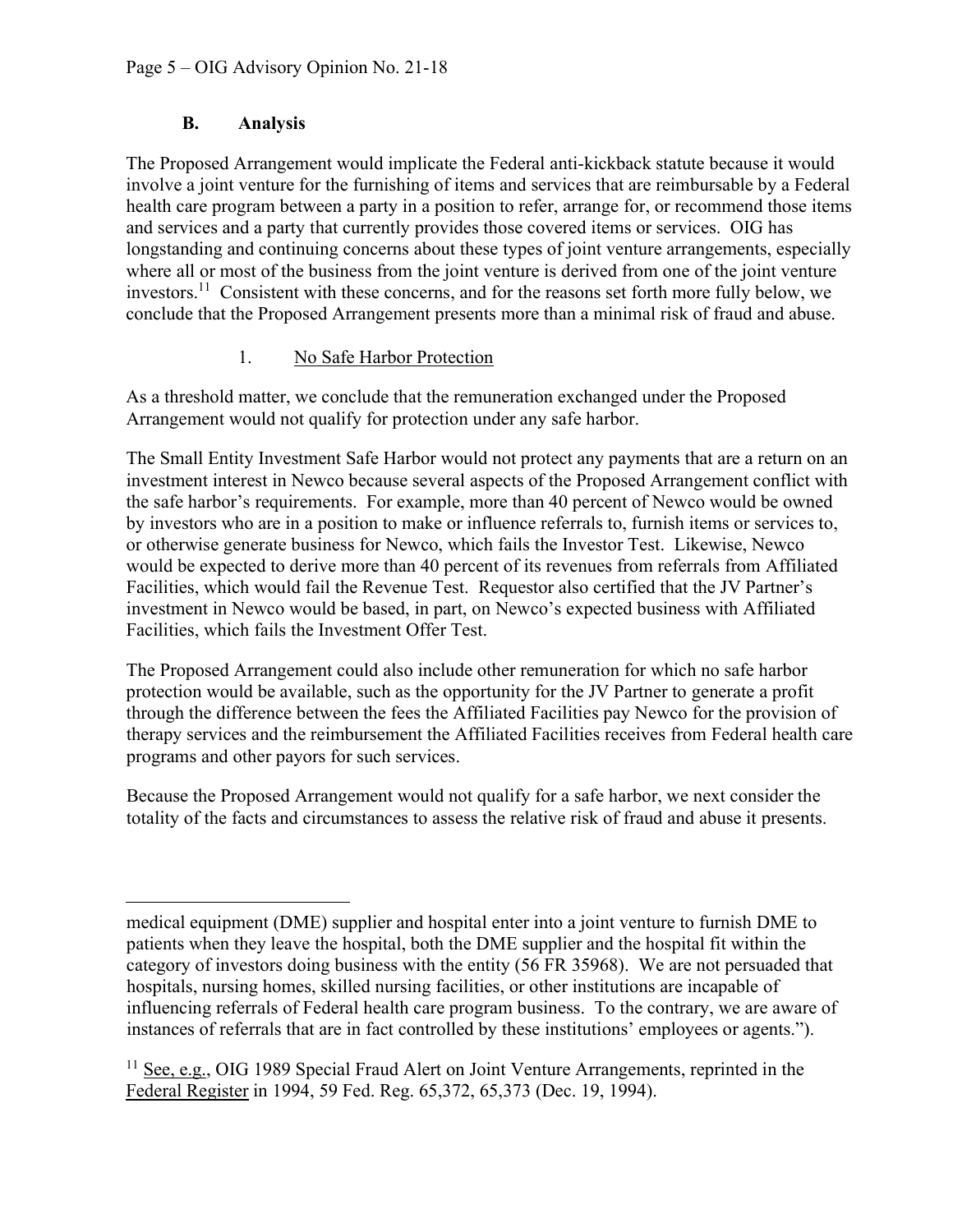## 2. Significant Risk of Fraud and Abuse

 The Proposed Arrangement presents a host of concerns, including patient steering, unfair competition, inappropriate utilization, and increased costs to Federal health care programs. Indeed, the Proposed Arrangement exhibits many attributes of the problematic contractual joint ventures identified by the OIG in its 2003 Special Advisory Bulletin on Contractual Joint Ventures (the "2003 SAB").<sup>12</sup> The following description from the 2003 SAB is instructive:

 [A] health care provider in one line of business (hereafter referred to as the "Owner") expands into a related health care business by contracting with an existing provider of a related item or service (hereafter referred to as the "Manager/Supplier") to provide the new item or service to the Owner's existing patient population, including [F]ederal health care program patients. The Manager/Supplier not only manages the new line of business, but may also supply it with inventory, employees, space, billing, and other services. In other words, the Owner contracts out substantially the entire operation of the related line of business to the Manager/Supplier—otherwise a potential competitor—receiving in return the profits of the business as remuneration for its Federal program referrals.<sup>13</sup>

 In the Proposed Arrangement, the JV Partner would be in the same position as the "Owner," and Requestor would be in the same position as the "Manager/Supplier." For example:

- Like the "Owner," the JV Partner would be expanding into a related line of business— therapy services for patients of Facilities—that would, at least in the near term, be dependent on referrals and business generated, directly or indirectly, by the JV Partner through its Affiliated Facilities.
- The JV Partner would not actually participate in the operation of Newco but would instead contract out substantially all of Newco's operations to Requestor. Like the "Owner," the JV Partner's actual financial and business risk would be minimal or nonexistent because the JV Partner is in a position to control or influence the amount of business its Affiliated Facilities direct to Newco.
- Requestor, like the "Manager/Supplier," is an established provider of the same services that Newco would provide. In other words, absent the Proposed Arrangement, Requestor would be a competitor to Newco, providing items and services in its own right.
- By creating a joint venture with the JV Partner, Requestor effectively would be agreeing to forego a portion of the profit that it would realize if it provided those services directly

<sup>&</sup>lt;sup>12</sup> OIG Special Advisory Bulletin on Contractual Joint Ventures (reprinted at 68 Fed. Reg. 23,148 (Apr. 30, 2003)).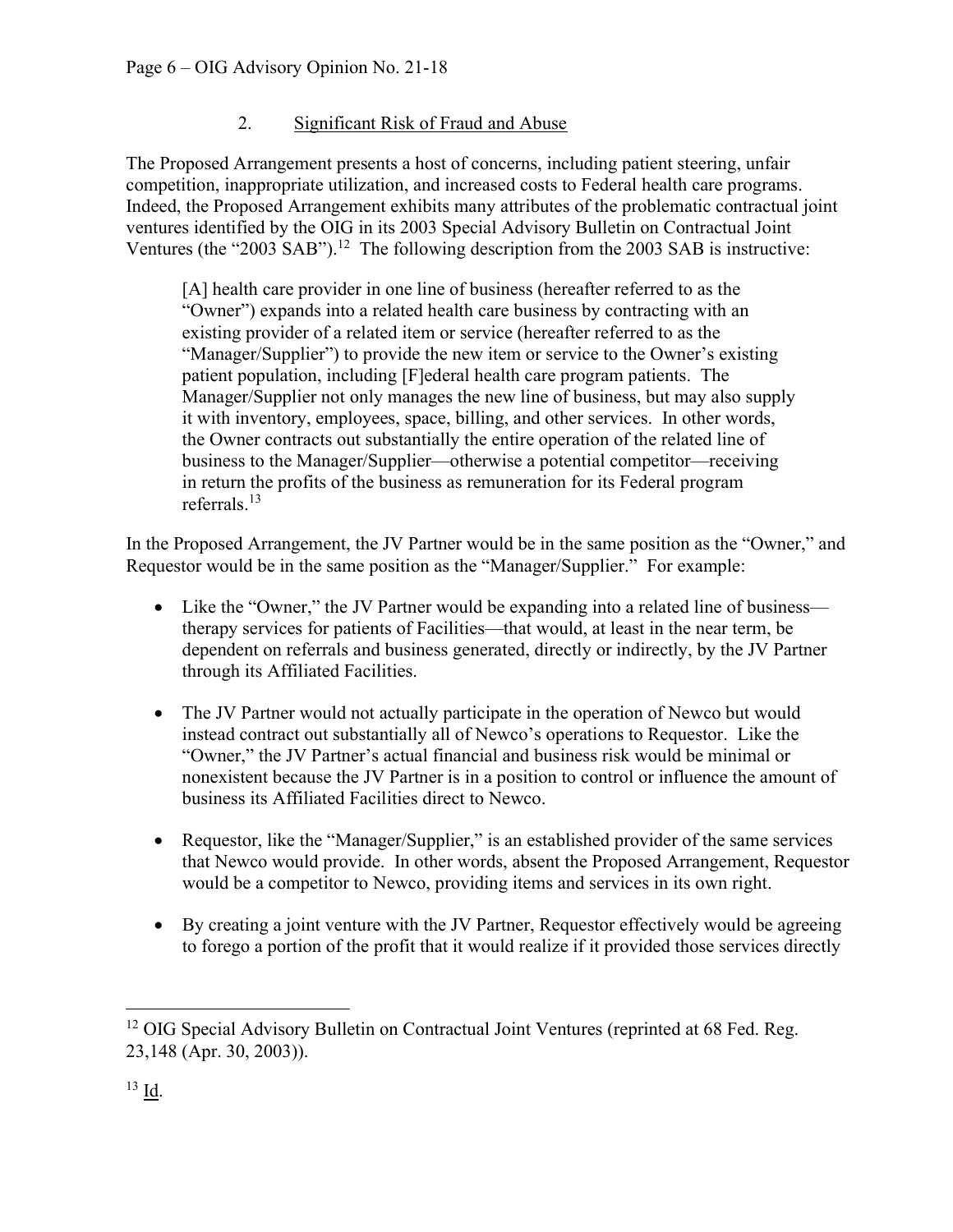(as it currently does), while providing the JV Partner the opportunity to share in those profits.

 Based on the facts presented here, we are unable to exclude the possibility that the Proposed Arrangement is designed to permit Requestor to do indirectly what it cannot do directly: pay the JV Partner a share of the profits from the JV Partner's referrals (whether directly or through its Affiliated Facilities) to Requestor for therapy services that are reimbursable by a Federal health care program. Indeed, there is a significant risk that the Proposed Arrangement could be used as a vehicle to: (i) reward the JV Partner for directing Federal health care program and other business to Requestor; (ii) lock in that referral stream to Requestor; and (iii) block out potential competitor therapy services providers.

## III. CONCLUSION

 Based on the relevant facts certified in your request for an advisory opinion and supplemental submissions, we conclude that the Proposed Arrangement, if undertaken, would generate prohibited remuneration under the Federal anti-kickback statute, if the requisite intent were present, which would constitute grounds for the imposition of sanctions under sections 1128A(a)(7) and 1128(b)(7) of the Act.

# IV. LIMITATIONS

The limitations applicable to this opinion include the following:

- This advisory opinion is limited in scope to the Proposed Arrangement and has no applicability to any other arrangements that may have been disclosed or referenced in your request for an advisory opinion or supplemental submissions.
- This advisory opinion is issued only to Requestor. This advisory opinion has no application to, and cannot be relied upon by, any other person.
- This advisory opinion may not be introduced into evidence by a person or entity other than Requestor to prove that the person or entity did not violate the provisions of sections 1128, 1128A, or 1128B of the Act or any other law.
- This advisory opinion applies only to the statutory provisions specifically addressed in the analysis above. We express no opinion herein with respect to the application of any other Federal, state, or local statute, rule, regulation, ordinance, or other law that may be applicable to the Proposed Arrangement, including, without limitation, the physician self- referral law, section 1877 of the Act (or that provision's application to the Medicaid program at section 1903(s) of the Act).
- This advisory opinion will not bind or obligate any agency other than the U.S. Department of Health and Human Services.